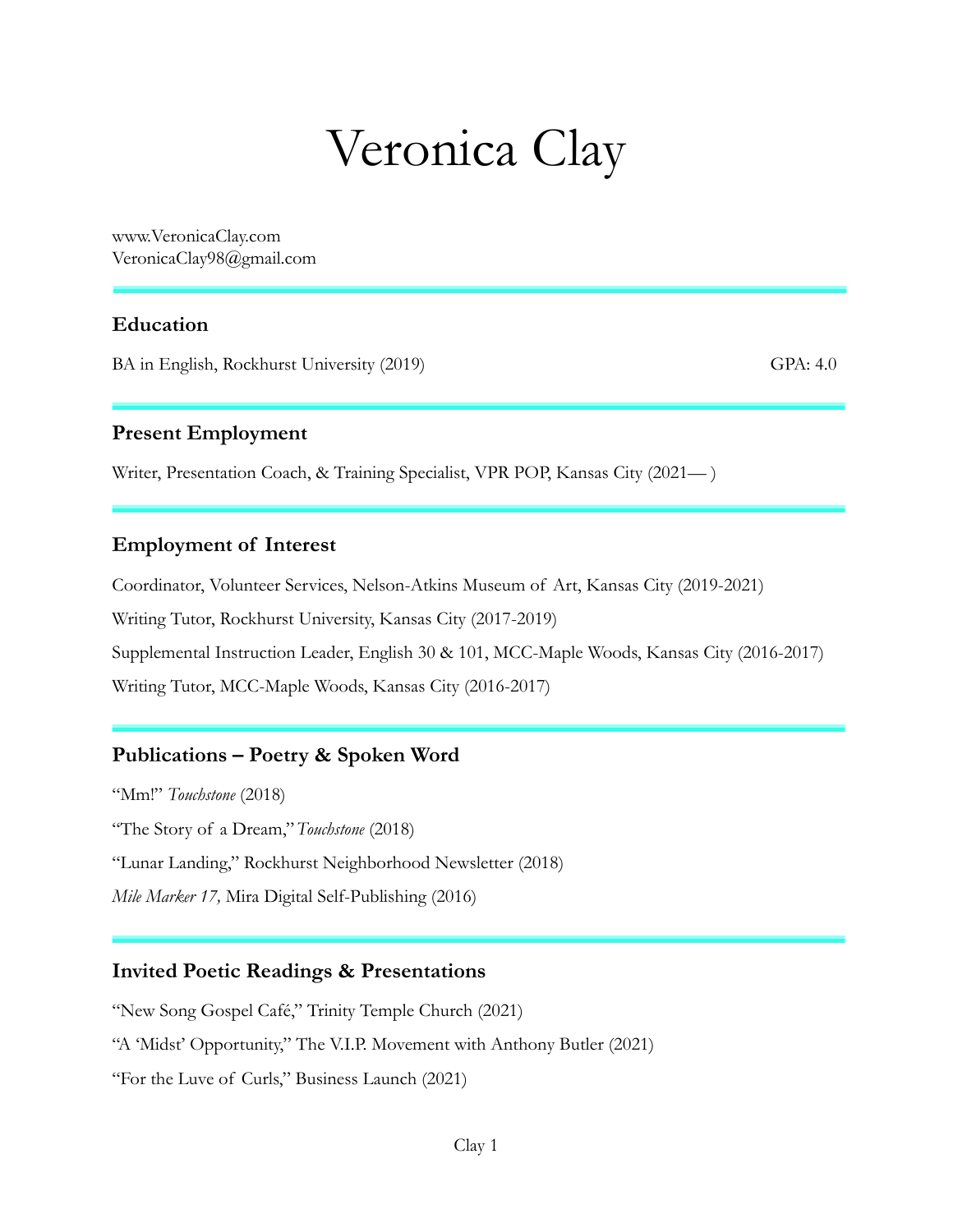- "Juneteenth Celebration," Midtown Church Kansas City (2021)
- "Voices in Black and White," Short Documentary by Olivia Taylor (2021)
- "Black History Tokenization," The V.I.P. Movement with Anthony Butler (2021)
- "Mission Baby Mac Benefit," IVF Fundraiser (2020)
- "Champions of Hope," Gateway of Hope Annual Fundraiser (2020)
- "An Evening of Healing," Kansas City Local Churches Outdoor Event (2020)
- "Biracial in America," The Ear Hustling Podcast, Episode 23 (2020)
- "Poetry with Maril Crabtree," Now Presenting, Johnson County Library (2020) *canceled due to Covid-19*
- "Be the One," Southern Missouri Youth Convention, Assemblies of God (2019)
- "Be the One," Belong Community KC, Liberty, Missouri, (2019)
- "Be the One," Freedom Sunday, Sheffield Family Life Center (2019)
- "The Biracial Narrative in America," TED Talk, TEDxRockhill (2019)
- "Commencement Speech," Rockhurst University Commencement Ceremony (2019)
- "Donor Appreciation," Rockhurst University Scholarship Brunch (2019)
- "The Story of a Dream," Black Cultural Program, Swope Parkway Church of Christ (2019)
- "Successful Poetry of the Year," Festival of Student Achievement, Rockhurst University (2019)
- "A Girl's World," Sigma Tau Delta International Convention, Rockhurst University (2019)
- "Exchange Worry for Peace," Native Youth Kansas City, guest speaker (2019)
- "Celebrating 50 Years of Women," Rockhurst University Town Hall, Spring, panelist (2019)
- "A Letter to the White Police Officer," KCUR Central Standard (2019)
- "The Story of a Dream," American Jazz Museum: MLK Celebration (2019)
- "Knowing Your Purpose," Cornerstone Enterprise Ltd. New Year's Eve Celebration (2018)
- "PTK & Me," Phi Theta Kappa Induction, MCC-Maple Woods (2018)
- "Image of the Titanic," "Mm!" et al. Festival of Student Achievement, Rockhurst University (2018)
- "The Story of a Dream,"*Touchstone* Launch, K-State University, (2018)
- "Transfer-Hawk," Student Feature, Advisor Luncheon, Rockhurst University (2018)
- "Writing for Social Change," Featured Speaker, Blue Valley High School, Stilwell, Kansas (2018)
- "The Beginning of the End,"*Tribulation Christmas,* Sheffield Family Life Center (2017)
- "Creative Writing," Crossroads Academy-Quality Hill, Kansas City, Missouri (2017)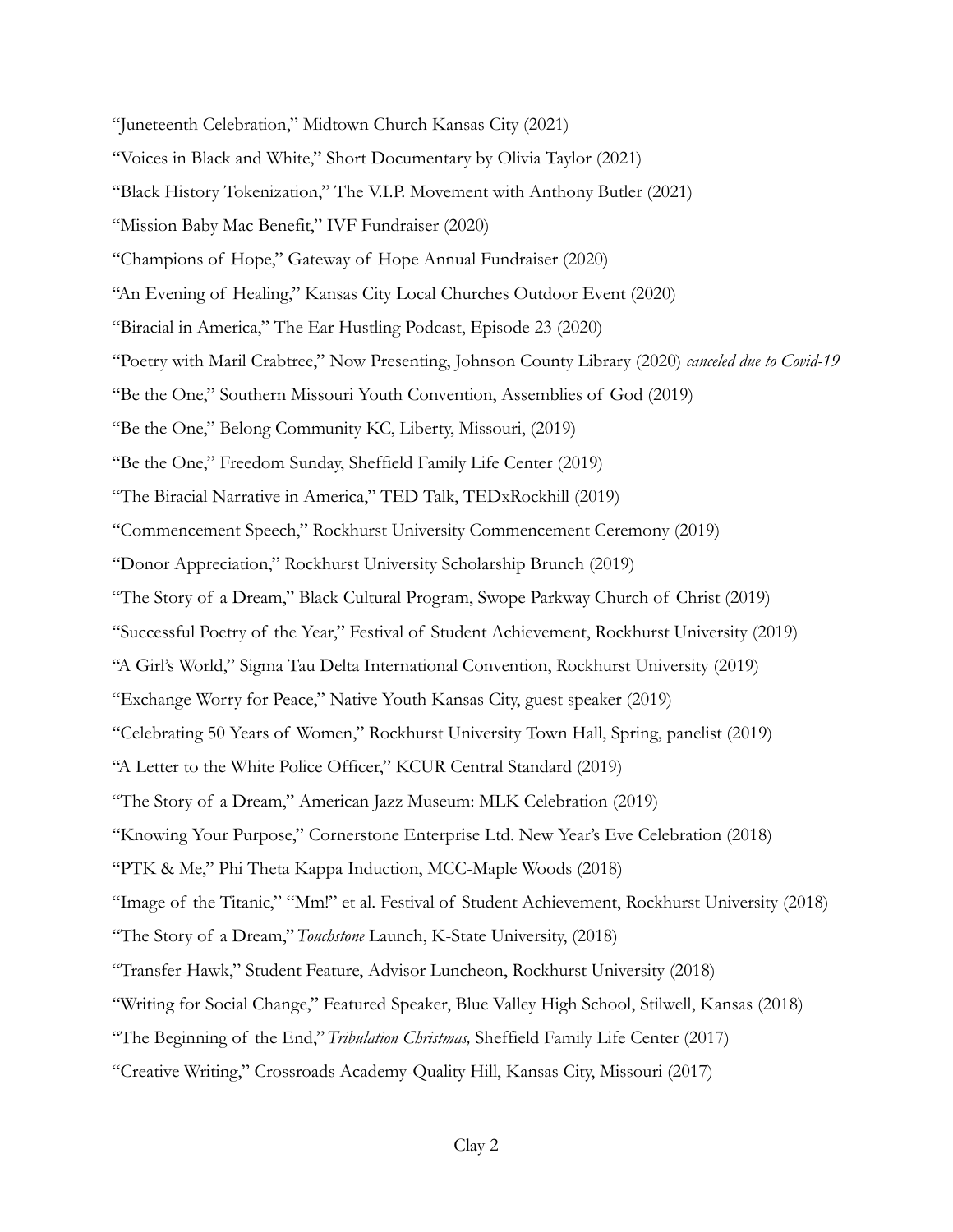"Black History & Spoken Word," Keynote, Blue Valley High School, Stilwell, Kansas (2017) "The Story of a Dream," Martin Luther King, Jr. Celebration, Mosaic Bible Fellowship (2017) "Priceless—Knowing Your Self-Worth," Keynote, Teen Girl Conference, Northeast Baptist (2017) "The Story of a Dream," American Jazz Museum: MLK Celebration (2017) "Dragons & Good Enough," Poetic Justice, Agora Consulting KC, Bartle Hall (2016) "Good Enough," Purpose Girls' Event, Native Youth Kansas City (2016) "Poetry and Spoken Word," East High School, Kansas City, Missouri (2016) "Good Enough," Lee's Summit First Assembly (2016) "A Call for You," Keynote, Teen Girl Conference, Northeast Baptist (2016) "Good Enough," Girl's Conference, Blue Springs Assembly (2016) "Good Enough," Women's Ministry Launch, Crown Pointe Church (2016) "Dear Woman," WifeLife Annual Conference (2015) "Farewell Speech," Commencement Ceremony 2015, Families for Home Education (2015) "Dragons," Women's Day, Sheffield Family Life Center (2015) "Dragons," Love and Soul Poetry Event, Black Student Association, William Jewel College, (2015) "Shift," Shift Young Adult Ministries Launch, Sheffield Family Life Center (2015) "Dragons," I AM event, Informal Arts Ministry, Stone Church Community of Christ (2015) "Stamp F," Miss Black & Gold Pageant, University of Missouri Kansas City (2014) "American Dream," WWII Museum: Medallion Ceremony for Veterans (2014)

# **Conference Presentations**

"A Girl's World (Feminist Poetry Collection)," Sigma Tau Delta International Convention (2019)

"The Rhetoric of Rap; An Analysis of Derek Minor's "Nothing to Something"," Festival of Student Achievement (2019)

"Writing in Black and White: Baldwin's Method of Writing to Polarized Consumers," Midwest Modern Language Association, Undergraduate Symposium (2018)

"Relating to Students: How to Differentiate and Accommodate Tutoring Styles to Meet Your Student Writers' Needs," Greater Kansas City Writing Center Project Conference (2018)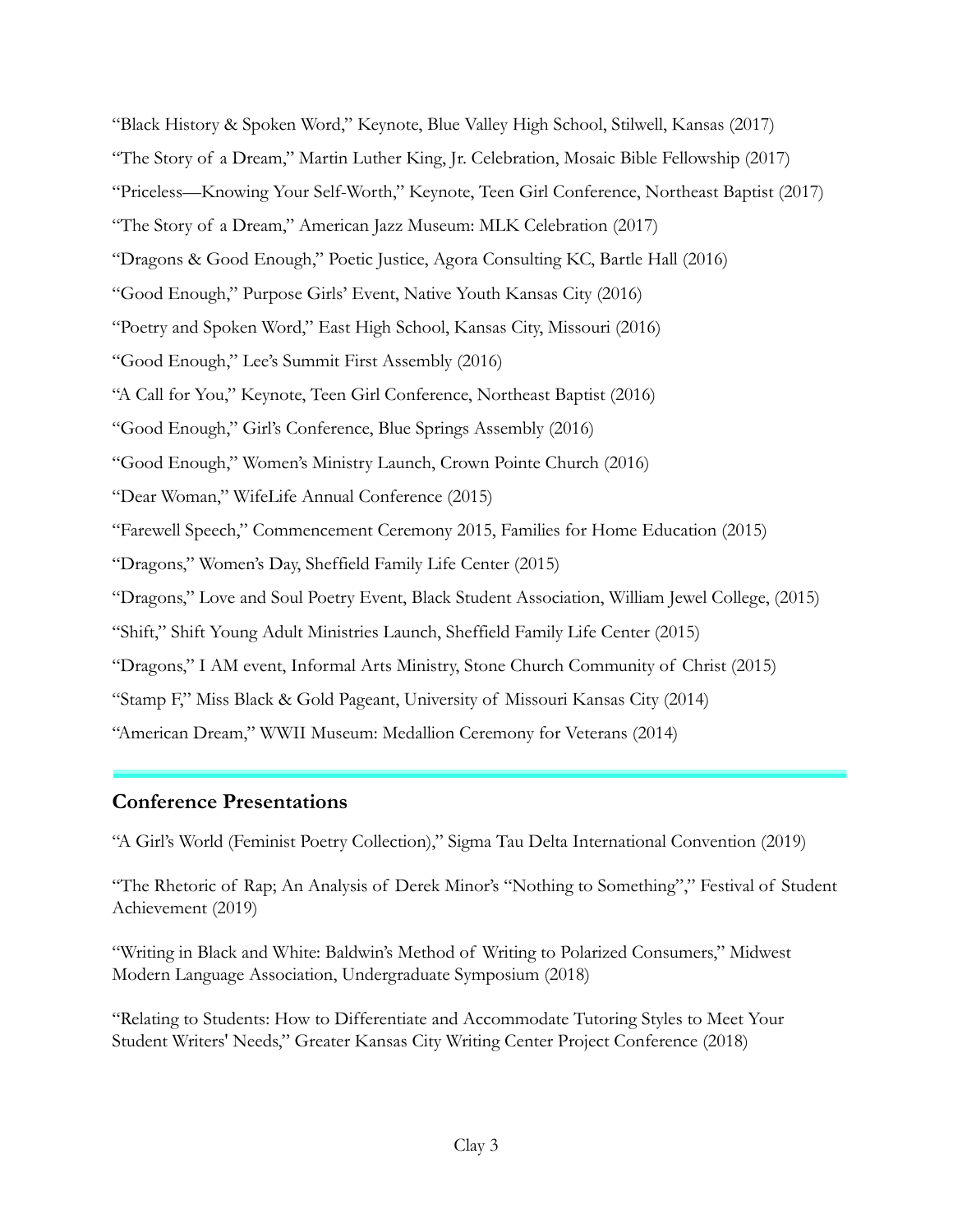## **Scholarships**

Hummel Family Full Tuition Scholarship, Rockhurst University (2017-2019) Vontz Family English Endowed Scholarship, Rockhurst University (2018) Phi Theta Kappa Transfer Scholarship, Rockhurst University (2017) The Hawk Fund, Rockhurst University (2017-2018) Board of Trustees, MCC-Maple Woods (2016-2017) Senior Scholarship, Sheffield Family Life Center (2015)

#### **University Awards**

Senior Gold Medal, Award for Highest Ranking Graduate, Rockhurst University (2019) Summa Cum Laude, Rockhurst University (2019) Father Aloysius J. Breen, S.J. Award for Excellence in English Studies, Rockhurst University (2019) Dean's List, Rockhurst University (Fall 2017-Spring 2019) Graduation with High Honors, MCC-Maple Woods (2017) President's Scholars Award, MCC-Maple Woods (2017) Commencement Leadership Cord, MCC-Maple Woods (2017) Student of Excellence Award-English Department, MCC-Maple Woods (2016) Dean's List, MCC-Maple Woods (Fall 2015-Spring 2017)

#### **Poetry & Spoken Word Awards**

1<sup>st</sup> Place, Merit Award, Spoken Word, National Fine Arts Festival, Kappa Tau [Collegiate] (2018)

3<sup>rd</sup> Place, Poetry, National Fine Arts Festival, Kappa Tau [Collegiate] (2018)

3<sup>rd</sup> Place, Spoken Word, National Fine Arts Festival (2016)

1<sup>st</sup> Place, Merit Award, Spoken Word, Fine Arts Festival, Southern Missouri District (2016)

1<sup>st</sup> Place, Spoken Word, Poetry Contest, MyARTS KC (2016)

1<sup>st</sup> Place, Merit Award, Spoken Word, Fine Arts Festival, Southern Missouri District (2015)

1<sup>st</sup> Place, Merit Award, Spoken Word, Fine Arts Festival, Southern Missouri District (2014)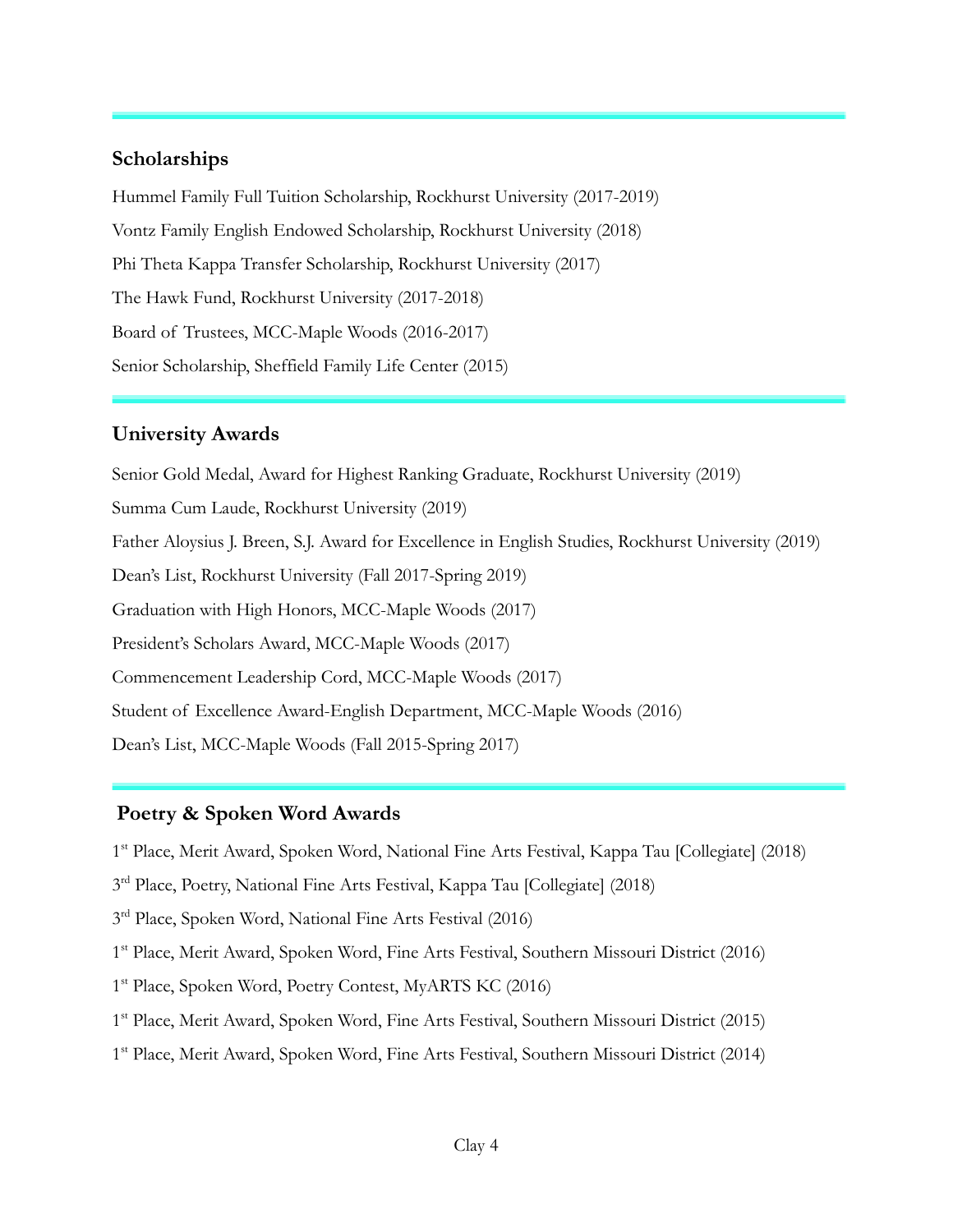#### **Interviews**

"Seg. 1: Super Bowl Ads. Seg. 2: Veronica Clay," KCUR Central Standard, *kcur.org* (2019)

"KC Siblings Give Commencement Speeches at Two Different Schools," 41 Action News, *kshb.com* (2019)

"Funding the Future," *RU,* Summer 2019 edition, *rockhurst.edu* (2019)

"Meet the Class of 2019," Rockhurst University,*rockhurst.edu* (2019)

"April 13: Veronica Clay Isn't Your Average Teenager," 41 Action News, *kshb.com* (2018)

"Veronica Clay '19," Rockhurst University, *rockhurst.edu* (2018)

#### **Publications – Articles**

"A Cardinal-Prefect Counsels Rockhurst on the Case for Humanitarian Care," *The Sentinel* (2019)

"Rockhurst Welcomed to the State Capitol for Missouri Governor's Student Leadership Forum," *The Sentinel* (2019)

"Midwest Poet Series Headlined by Its Founder Robert Stewart for the 36th Opening," *The Sentinel* (2018)

"Where Are the Rockhurst Honor Societies?" *The Sentinel* (2018)

"English Club: Coffee and Company," *The Sentinel* (2018)

1<sup>st</sup> Place, Merit Award, Spoken Word, Fine Arts Festival, Southern Missouri District (2014)

## **Student Organizations**

*The Sentinel,* Writer, Rockhurst University (2018-2019) *Rockhurst Reader* & *Rockhurst Review,* Student Editor, Rockhurst University (2018-2019) Black Student Union, Rockhurst University (2017-2019) English Club, Rockhurst University (2017-2019)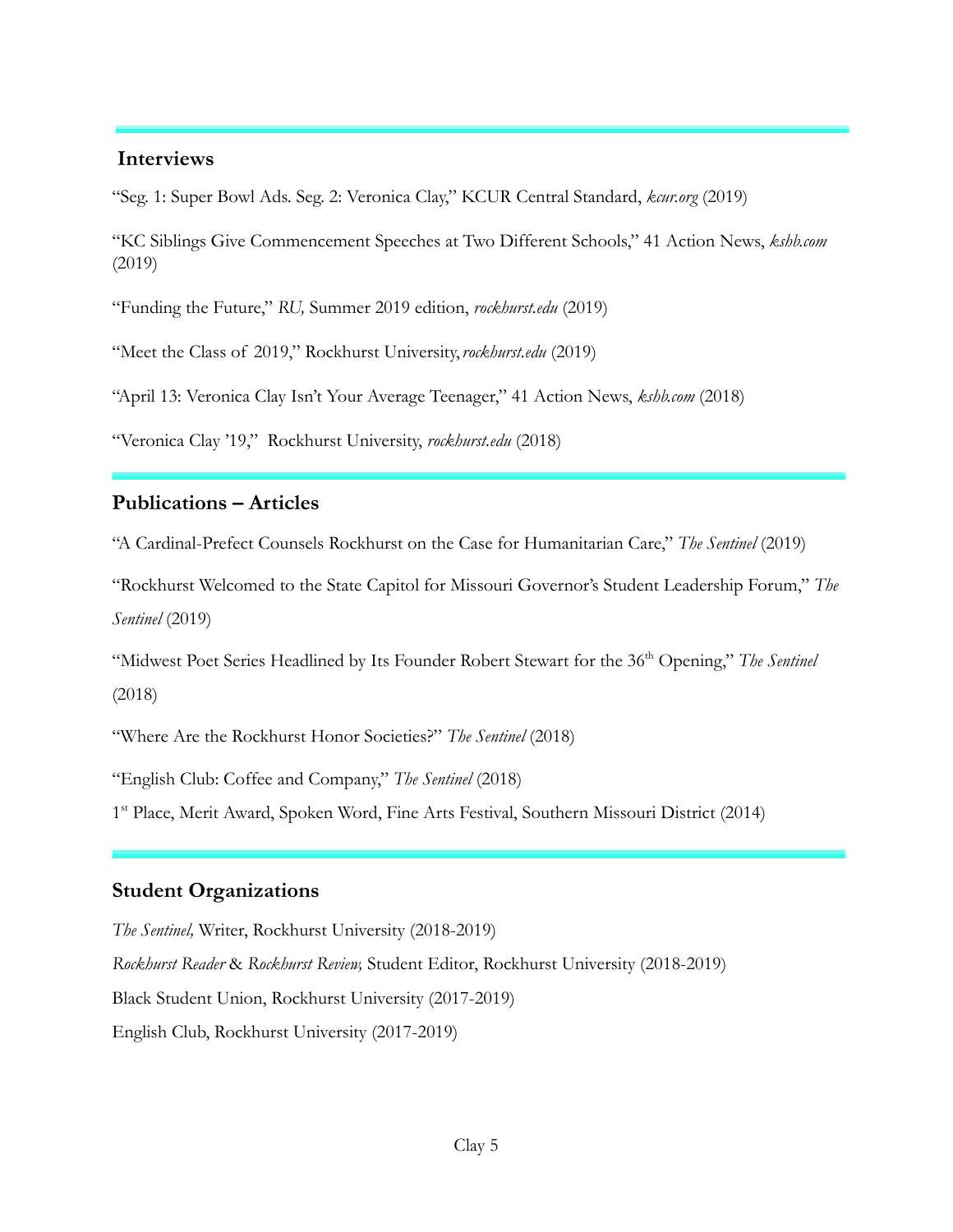#### **Honor Societies and Professional Membership**

Nonprofit Connect, Kansas City (2019 - 2021) Midwest Modern Language Association (2018-2019) Alpha Sigma Nu, Jesuit Honor Society, 4% of class, Rockhurst University (2018—) -President (2018-2019) Sigma Tau Delta, Alpha Mu Gamma, English Honor Society, Rockhurst University (2017—) -President (2018-2019) Phi Theta Kappa, Upsilon Xi, Junior College Honor Society, MCC-Maple Woods (2016—) -Officer of Service (Spring 2017)

#### **Conferences Attended**

Sigma Tau Delta International Conference, Rockhurst University (2019) Missouri Governor's Student Leadership Forum, Rockhurst University (2019) Midwest Modern Language Association, Rockhurst University (2018) Greater Kansas City Writing Center Project Conference, Rockhurst University (2018) Women of Color Conference, MCC-Maple Woods (2017) Phi Theta Kappa Regional Conference, MCC-Maple Woods (2017) Greater Kansas City Writing Center Project Conference, Rockhurst University (2017) Greater Kansas City Writing Center Project Conference, MCC-Maple Woods (2016) National Youth Convention, Assemblies of God, (2013-2019)

## **Community Service**

Regular Volunteer, Midtown Church Worship, Kansas City (2021—) Regular Volunteer, Connect Young Adults, Sheffield Family Life Center, Kansas City (2019—) Fine Arts Festival Writing Coach, Native Youth Kansas City (2016-2019) Evaluator, Louder Than A Bomb, 2 events, Kansas City (2019) Louder Than A Bomb Banner Painting, Rockhurst University English Club (2019) Volunteer Service Coordinator, 6<sup>th</sup>-12<sup>th</sup>, Native Youth Kansas City (2017-2019)